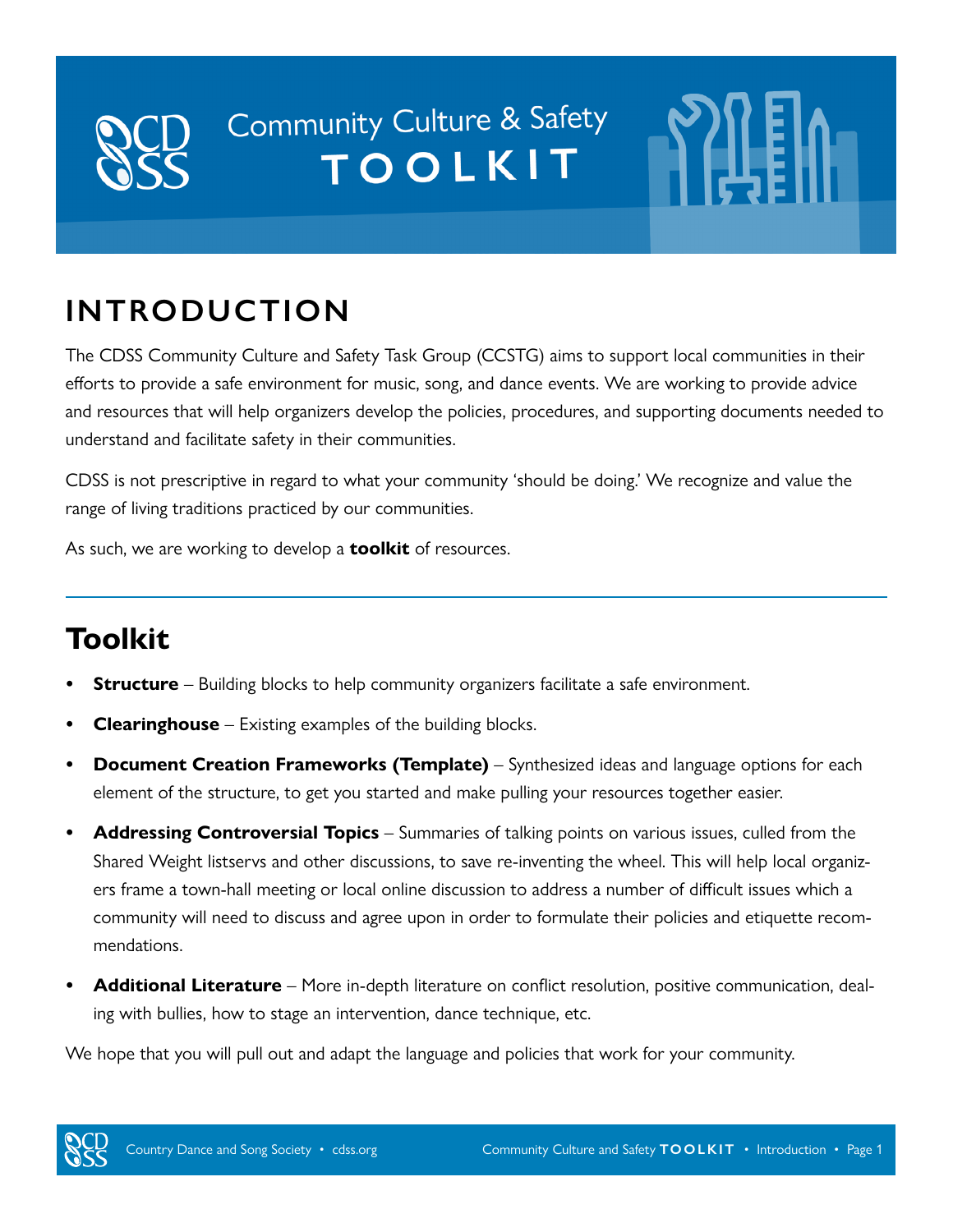## **Structure**

Building a safe and welcoming event space includes providing for everyone's physical, mental, and emotional well-being and sexual safety. This can include addressing a range of problems, from feelings of discomfort to perceived discrimination to actual bodily harm. Organizers can develop procedures to handle problems along this spectrum.

Communities should consider having the following set of documents to facilitate safety in its many nuances:

### *Part I: Statement of Community Values—Forthcoming TBD*

This is where you describe the environment you strive to create.

- Your values are the justification for policies and actions that uphold them.
- This is in addition to mission and vision statements, as part of your organizing documents.

### *Part II: Code of Conduct—Forthcoming TBD*

This document codifies behavioral expectations, specifies what behavior will not be tolerated, and outlines what the consequences will be for infractions.

• This is a policy document (not by-laws), based on community values.

### *Part III: Courtesy and Etiquette Guidelines—Completed October 2020*

Tips and guidance (preferably in DO rather than "don't" language) that help prevent offenses from occurring. This could be a family of pieces:

- General tips
- Nuances on elitism vs. self-protection (making the dance welcoming and safe); booking ahead; when it's OK to say no
- Requesting, giving, and receiving feedback to/from others

### *Part IV: Complaint Procedures—Forthcoming TBD*

These outline the ways and means of handling complaints and infractions.

• Whom to complain to; who follows up; how complaints are handled; timeliness of response; confidentiality; due process; documentation; legal concerns; levels of severity; pathways for improvement and pathways for ultimate removal.

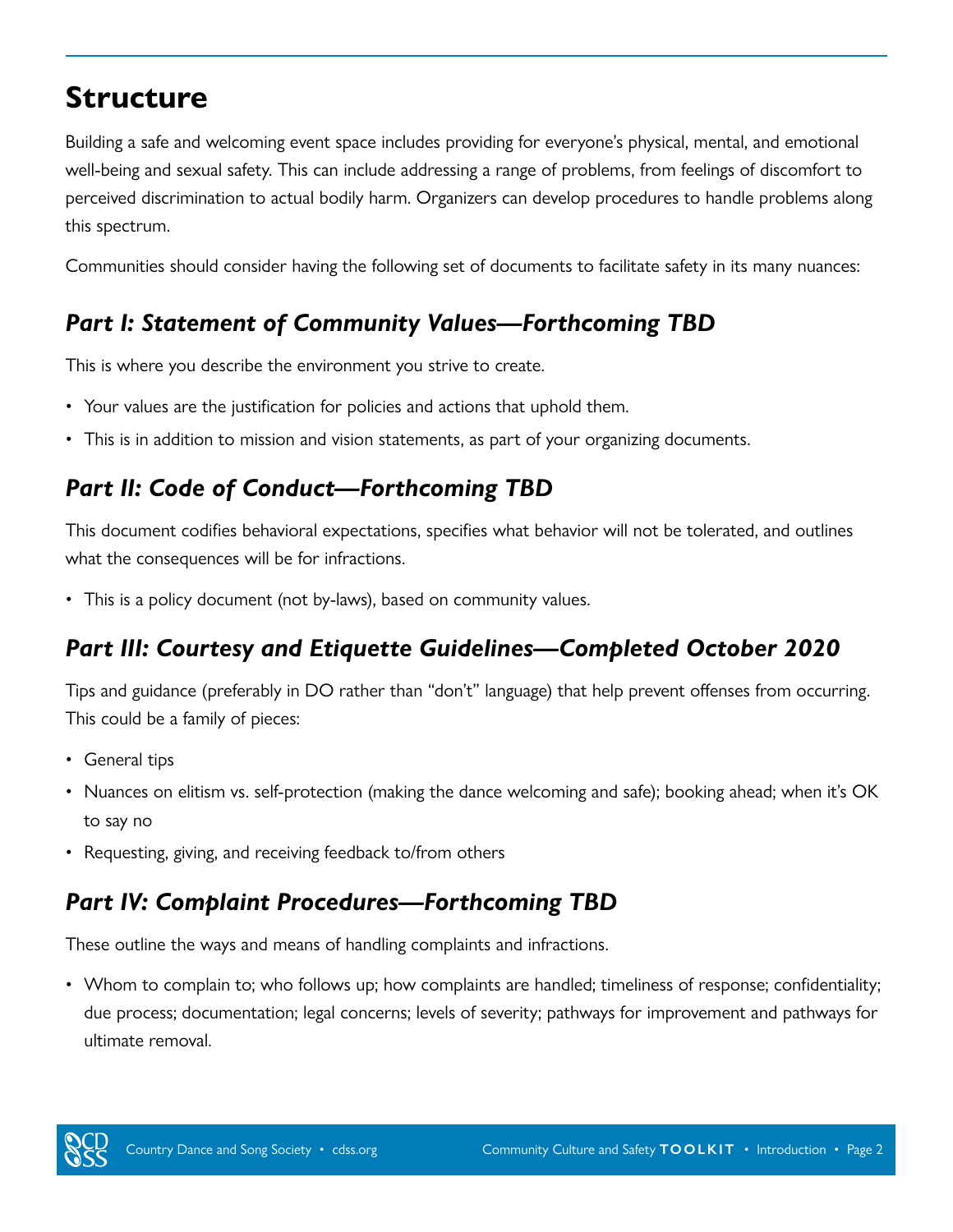### *Part V: Physical Space: The Venue—Forthcoming TBD*

This serves as a checklist of things to consider and manage, such as trip hazards, first aid, emergency medical procedures, ADA accessibility, decibel levels, etc.

## **Bonus Guides:**

In addition to the above guides for developing governing documents, this Toolkit will include a series of guides for controversial topics. These are pressing issues that are difficult to approach. We aim to assist local leaders in addressing these topics in positive and productive ways by developing a facilitation guide for each one. Each guide will consist of analysis of all sides of the issue, representing as many perspectives as we can identify, with the goal of saving local leaders from reinventing the wheel. The series will also include a recommended process for community discussion and decision-making for controversial topics, and tips for facilitating such.

The goal is to help communities address a given topic in such a way that (to the greatest extent realistically possible) everyone in the community who wishes has an opportunity to express their views, feels respected and heard, feels that their view was duly considered, feels that the process was fair and transparent, and can accept the final decision without lingering resentments or other ill feelings, i.e. to help communities address tough issues without damage to the community in the long run.

Topics will include:

- Gender-neutral terminology
- When it's OK to say no (decline a dance and then dance with someone else)—an issue of inclusion
- Gypsy or alternate terminology
- Giving feedback to the caller
- Gender-balancing events
- Chemical sensitivities

And more.